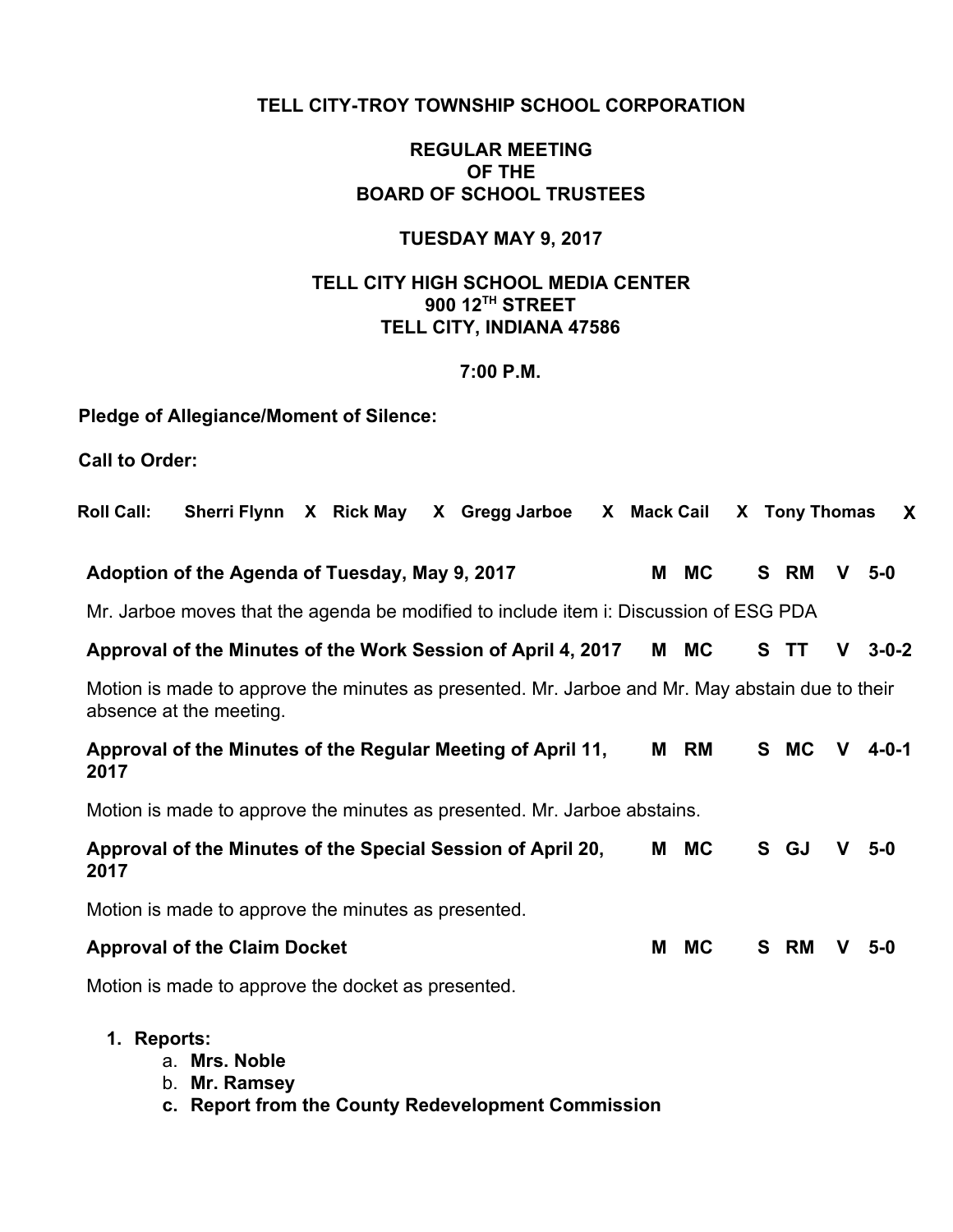**2. Communications from the Public:**

### **3. Old Business:**

**4. New Business:**

## **a. Resignations and Retirements M RM S GJ V 5-0**

- 1. JH Student Council
- 2. JH Yearbook
- 3. WTE Teacher
- 4. TCJSHS Aide

- 1. Jennifer Chestnut
- 2. Jennifer Chestnut
- 3. Jenna Kress
- 4. Anna Hagedorn

Motion is made to approve the resignations and retirements as a group.

## **b. William Tell Elementary School M RM S GJ V 5-0**

- 1. K Summer School
- 2. K Summer School (Aide)
- 3. 1st Summer School
- 4. 1st Summer School (Aide)
- 5. 2nd Summer School
- 6. 2nd Summer School (Aide)
- 7. 3rd Summer School
- 8. 3rd Summer School (Aide)
- 9. Elementary Music
- 10.STEM Summer Camp: K/1
- 11.STEM Summer Camp: ⅔
- 12.STEM Summer Camp ⅘
- 13.STEM Summer Camp 6-8
- 14.Title I (Voluntary Transfer)

# **15.Elementary Teacher**

- 1. Brenda Fella
- 2. Laura Thomas
- 3. Danielle Naviaux
- 4. CJ Fentress
- 5. Greg Hollinden
- 6. Jamie Lyon
- 7. Sarah Miller
- 8. Kevin Rhodes
- 9. Jessica Bunch
- 10. Emily Parke
- 11. Kyle Miles
- 12. Pat Jarboe
- 13. Erika Hollinden
- 14.Stacy Kreilein
- 15. **Erica Hagedorn**

The motion is made to approve all recommendations as a group. Employee recommendations 1-8 and 10-14 are current employees with background checks on file. The elementary music recommendation is a recent graduate of ISU, and will be completing her license application over the summer. Her background check is in process. The Title I voluntary transfer of Stacy Kreilein is to fill the spot vacated by Amanda Napier. Erica Hagedorn will be replacing Mrs. Kreilein. Mrs. Hagedorn is in the process of renewing her teaching license, and her background check is in process. I recommend approval of all current staff, and approval of the new teacher recommendations pending receipt of clean history checks. Any licensure issues will be addressed by the administration.

# **c. Tell City Jr-Sr High School M GJ S RM V 5-0**

- 1. Summer School: Math
- 2. Summer School: Math
- 3. Summer School: Health
- 4. Summer School: Science
- 5. Summer School: English

- 1. Amber Thomas
- 2. Nick Weyer
- 3. Zach Schilling
- 4. Jay Johnson
- 5. Jennifer Teague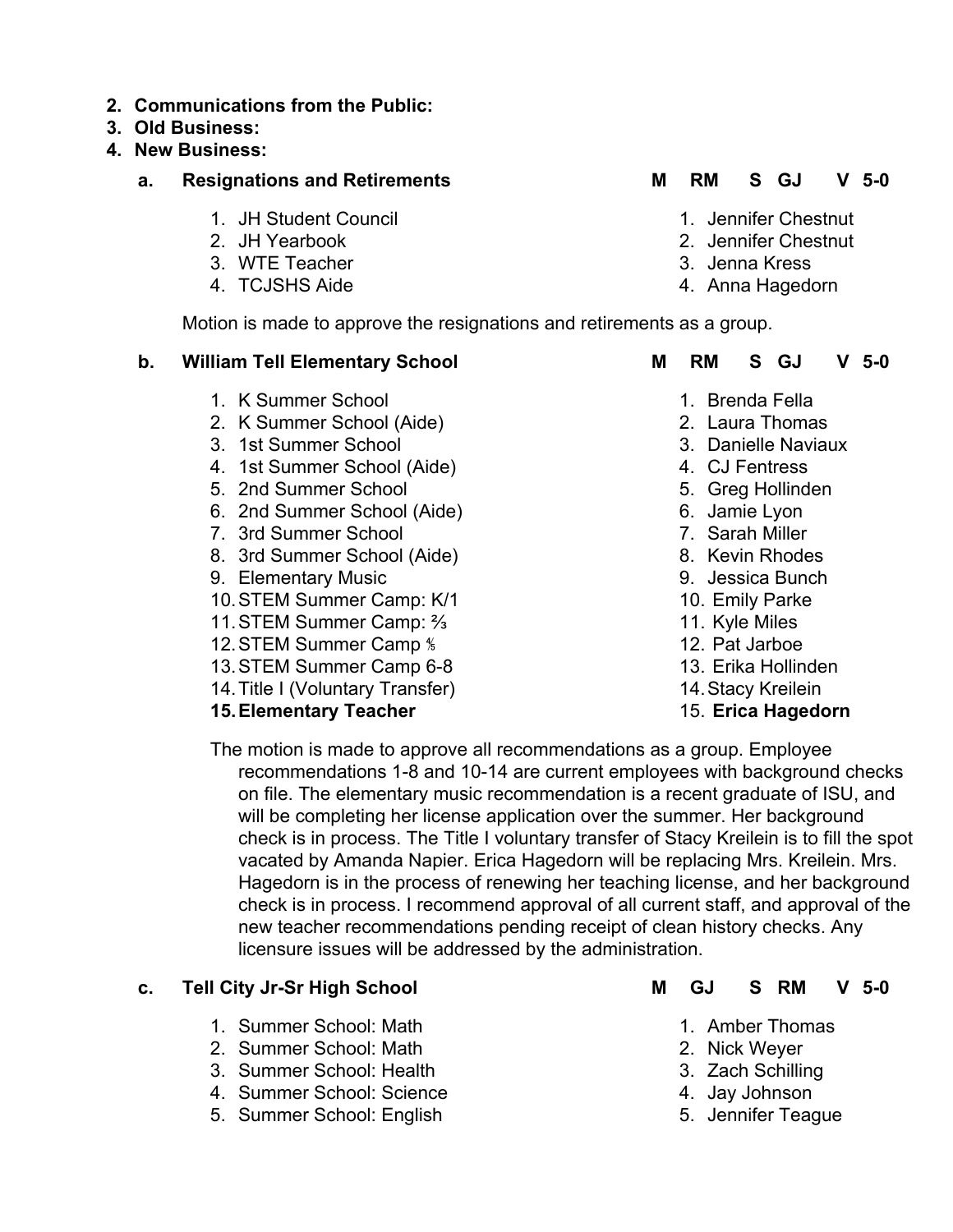- 6. Cafe Manager- JSHS
- 7. JSHS Cafe- 4 hour position
- 8. Summer School: PE Teacher
- 9. Summer School: PE Teacher
- 10.Summer School: PE Teacher
- 11.Summer School: PE Teacher
- 12.Summer School: PE Aide
- 13.Summer School: PE Aide
- 14.Summer School: PE Aide
- 15.Summer School: PE Aide
- **16.Special Education: JSHS**
- 6. Leeann Riley
- 7. Paula Cronin
- 8. Eric Henrickson
- 9. Zach Schilling
- 10.Matt Lynch
- 11.Brian Beckort
- 12.John Lyons
- 13.Trent Benningfield
- 14.John Hayes
- 15.Josh Teague
- **16.Katelyn Gehlhausen**

The motion is made to approve all recommendations as a group pending background checks. Leeann is currently employed in the cafeteria, and Paula has been a substitute in the cafeteria, so both ladies have background checks on file. Mr. Ramsey and Mrs. Hammack interviewed many qualified individuals for the manager position and feel Mrs. Riley is the best candidate for the position. All summer school teacher/aide positions are current employees with background checks on file. **Ms. Gehlhausen's recommendation has been provided, her background check is in process. She should be approved pending a clean background check. As she is currently employed at a Catholic School my assumption is she will not have any issues.**

| d. | <b>Athletics</b>                                                                                                                                                                | М                                                                                  | MC. |  | S RM |  | $V5-0$  |  |
|----|---------------------------------------------------------------------------------------------------------------------------------------------------------------------------------|------------------------------------------------------------------------------------|-----|--|------|--|---------|--|
|    |                                                                                                                                                                                 | м                                                                                  | MC. |  | S TT |  | $V$ 5-0 |  |
|    | 1. Approval of Overnight Summer Trips<br>a. Volleyball<br>b. HS Boys Basketball<br>c. HS Girls Basketball<br>d. HS Boys Basketball<br>2. Volunteer Asst. JH Cross Country Coach | Destination<br>a. WKU<br>b. Indianapolis<br>c. U of L<br>d. WKU<br>2. Seth Vaquero |     |  |      |  |         |  |

The first motion is made to approve the summer trips as a group. Mrs. Flynn questions who is paying for the trips and Mr. Ramsey confirms the school is not paying for the trip. The second motion (seconded by Mr. Thomas) is to approve Seth Vaquero. Seth will be running with the boys this summer in the presence of the coach. His limited background check is included. He is currently a student at the JSHS.

### **e. WTE Textbook Update No Action**

Mrs. Noble has provided the board with an update regarding the new Math series, and our continued uses of the existing science series. By continuing in the same series, the savings will be passed to parents in the corporation.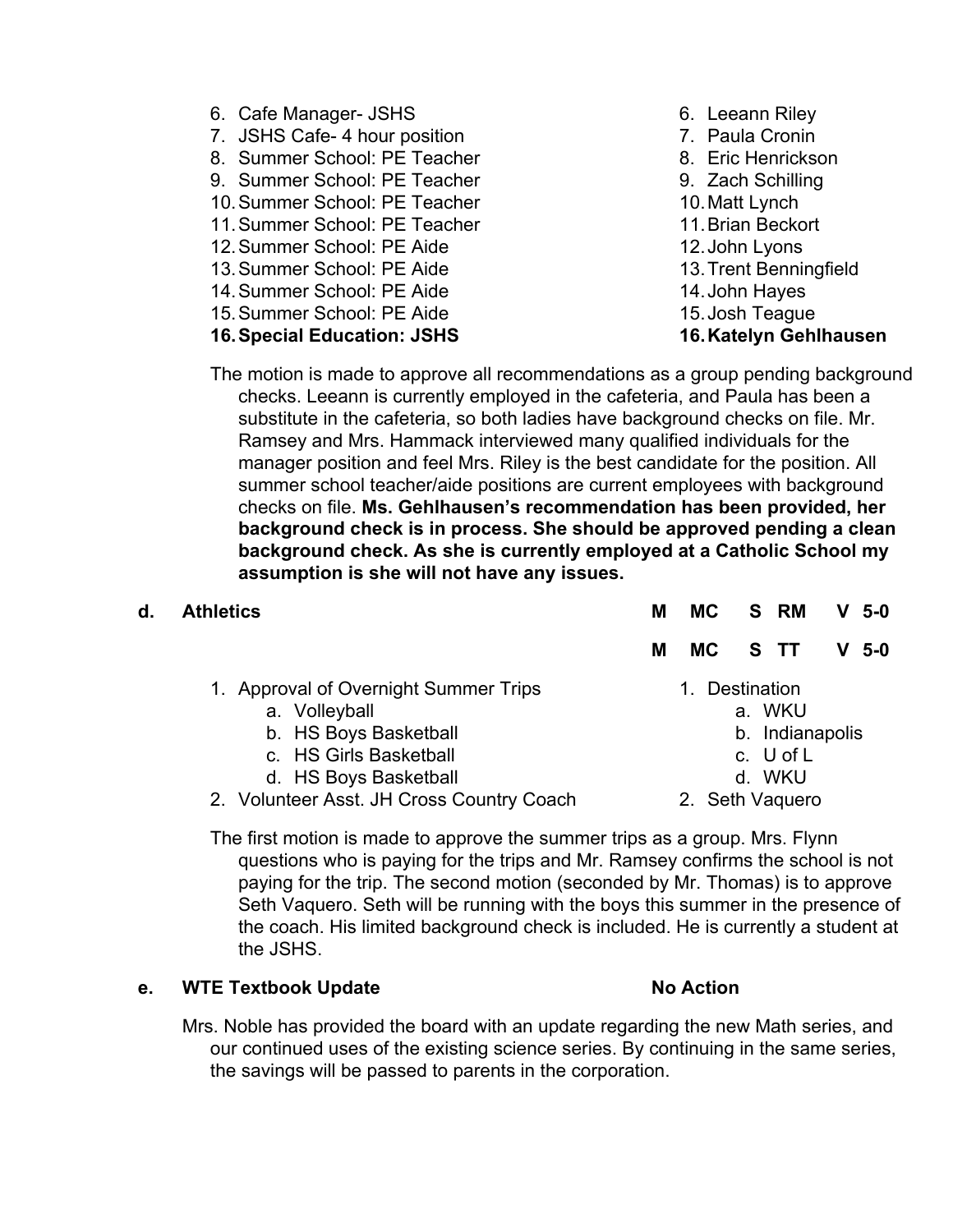## **f. Permission to Hire Temporary Summer Custodial/Maintenance Help**

With the large amount of work scheduled to happen over the summer, I request the boards permission to hire summer help (recent graduates or other) to assist the custodians and maintenance employees over the summer. Work would include but is not limited to cleaning desks, carpets, or painting. Below is the excerpt from the Support Staff Handbook indicating pay rate. We are discussing two individuals per building, who would report to the head custodian, hours TBD. I would like to advertise this in the JSHS prior to schools end, and bring names for retro-approval to the June board meeting.

#### Ancillary Pay

ECA Bus Driving Rate is \$9.75 per hour.

All Substitutes (Custodians, Cooks, Secretaries, and Instructional Assistants) will be paid \$8.00 per hour.

Substitute for certified personnel is \$60.00 without regular Indiana teaching license per day and with a regular Indiana teaching license, \$75.00 per day.

## *Summer help will be paid minimum wage plus \$.25.*

Mr. Jarboe asks who would be supervising the new employees and it was stated they would be working with custodial and maintenance. The motion is made to hire temporary summer help.

### **g. Motion to rescind RFP M SF S TT V 5-0**

At the 4-11-17 regular meeting the motion to accept PSG's RFQ failed 4-0. Mr. Cail then motioned that an RFP be generated for the work, which passed 4-0. At the special session of 4-20-17 a motion was made that the RFQ from ESG be accepted, and passed 3-0-1. As the RFQ was accepted the RFP is no longer needed I recommend rescinding the vote mandating an RFP. The motion is made to rescind the RFP.

# **h. Legislative Updates No Action**

Packets from the ISBA meeting were distributed. The new budget model was discussed as was performance pay. ISTEP replacement was discussed. Licensure has been updated, and background checks are mandated for all staff now. There are also some new curricular mandates and discussion is still being had at the state level regarding cursive writing. Collective bargaining has been moved back to September 15.

### **i. Discussion of ESG PDA M GJ S MC V 5-0**

Mr. Jarboe motions that we do not proceed with the PDA from ESG. Based on what was sent to the board, the promises that were made at the previous board meeting are